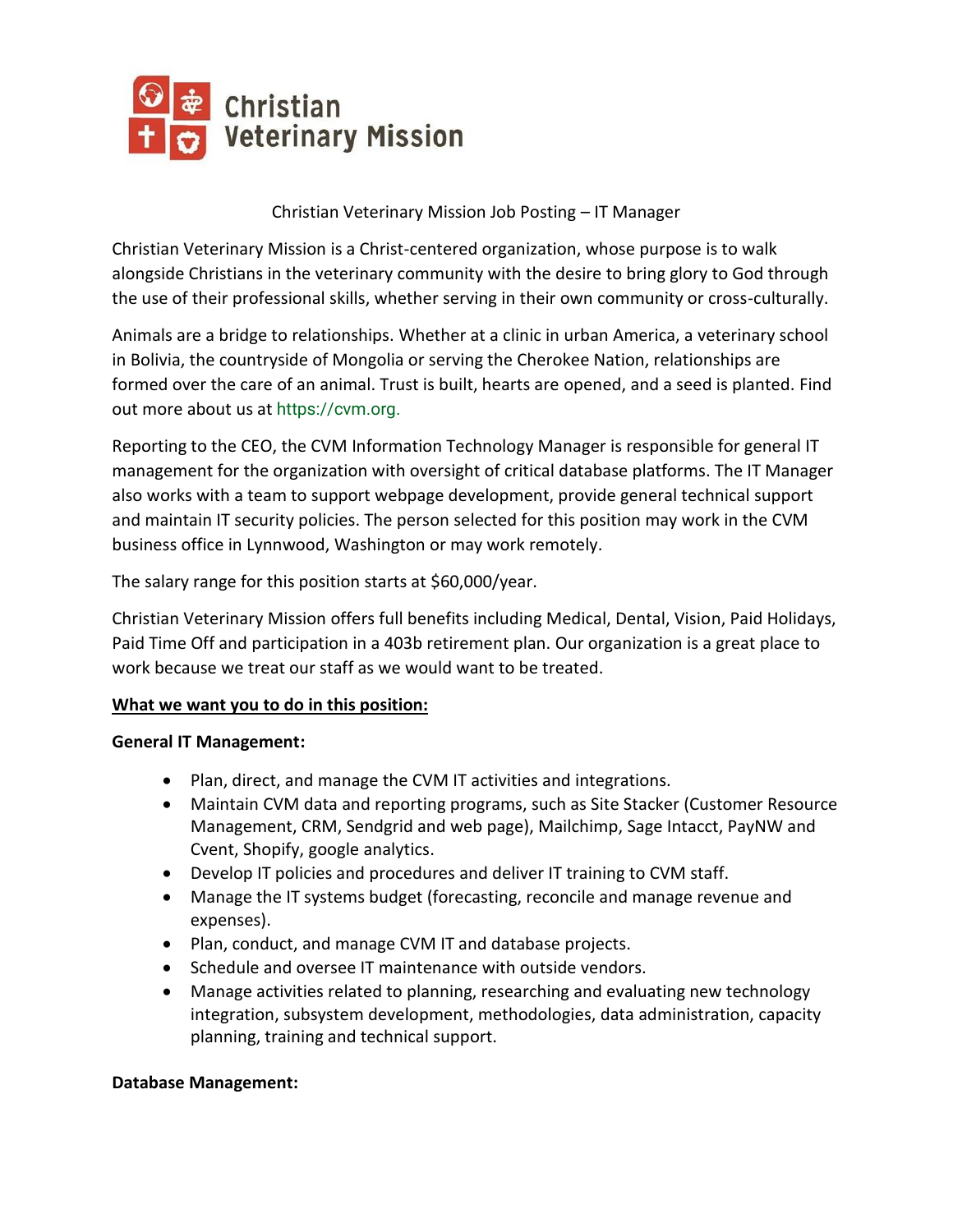

- Collaborate with CVM colleagues to develop Site Stacker structures and features to meet CVM organizational needs.
- Lead a database development cross-departmental team focused on full implementation and utilization of Site Stacker.
- Develop processes and procedures to ensure database integrity.
- Oversee database maintenance and updates.
- Review business requests for data and data usage, and responsible for office automation and data reporting.
- Liaison between software vendors and CVM for ongoing support issues.
- Responsible for initial access and training for new CVM staff.
- Manage the integration of data systems, data uploading and exporting data for organizational usage.
- Develop quality processes for acquisition of data sources and processes for new and better data quality.

### **Web Page Maintenance:**

- Coordinate with CVM staff the website used for fundraising, CRM engagement, event management, mobilization of volunteers and dashboard reporting.
- Ensures the website is properly integrated with related computer systems and backend processes.
- Lead the efforts to specify, improve and implement the function of online services.

# **IT System Security:**

- Develop and maintain logical security policies for confidentiality and availability of the organizational data.
- Train staff in security awareness and policies.

# **Teamwork, Communication, Ethics and Organizational Commitment:**

Promote, encourage and participate in a work environment that fosters staff engagement, teamwork, cooperation and collaboration.

Application of the following attributes: communication, teamwork, customer service, adaptability/flexibility, problem solving, work ethic, time management, leadership.

Maintain respect for coworkers and build meaningful interactions and relationships

Uphold a work ethic philosophy which believes that one's work and diligence possesses a moral benefit and an inherent ability, virtue or value to strengthen one's character and individual abilities.